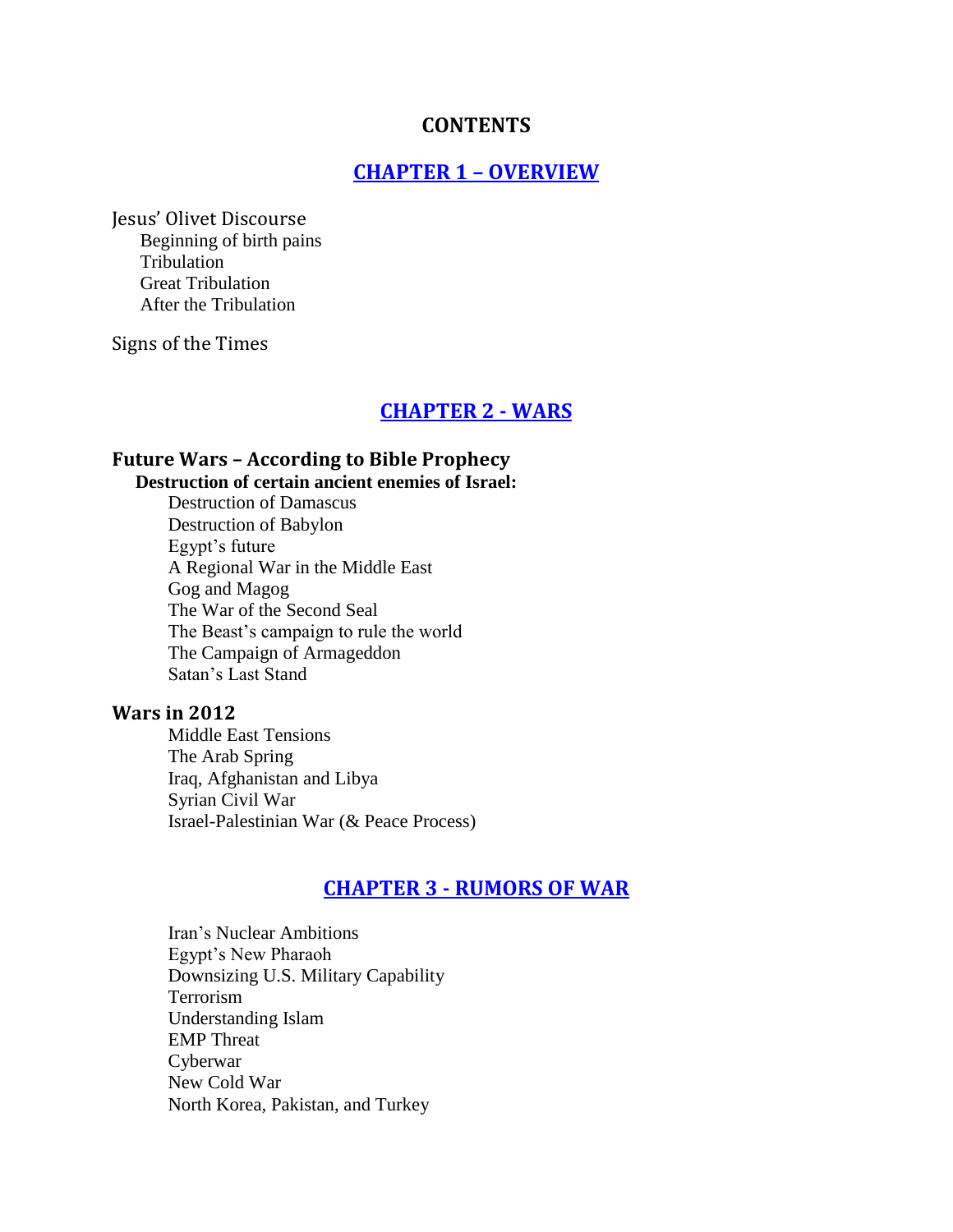Chinese Threat

## **CHAPTER 4 – THE ECONOMY AND NEED FOR A NEW WORLD ORDER**

Recession Government Spending Obamacare Inflation The Presidential Elections World-wide Economic Problems A Fresh Start: New World Order Final Evil Empire - Iron and Clay

## **CHAPTER 5 - FALSE CHRISTS, FALSE PROPHECIES/ FALSE SIGNS AND WONDERS**

Antichrist: The Beast, the False Prophet and the Devil False Christs/ False Prophecies Mayan Calendar Islamic Prophecies Mormon Prophecies Astrology False Signs and Wonders

### **CHAPTER 6 - NATURAL DISASTERS, FAMINES AND PLAGUES**

Storms Earthquakes and Tsunamis Famines and Pestilences

### **CHAPTER 7 - SIGNS IN THE HEAVENS**

Asteroids and Comets Solar Storms UFOs Space Debris Interference with the Atmosphere

**CHAPTER 8 - PERSECUTION**